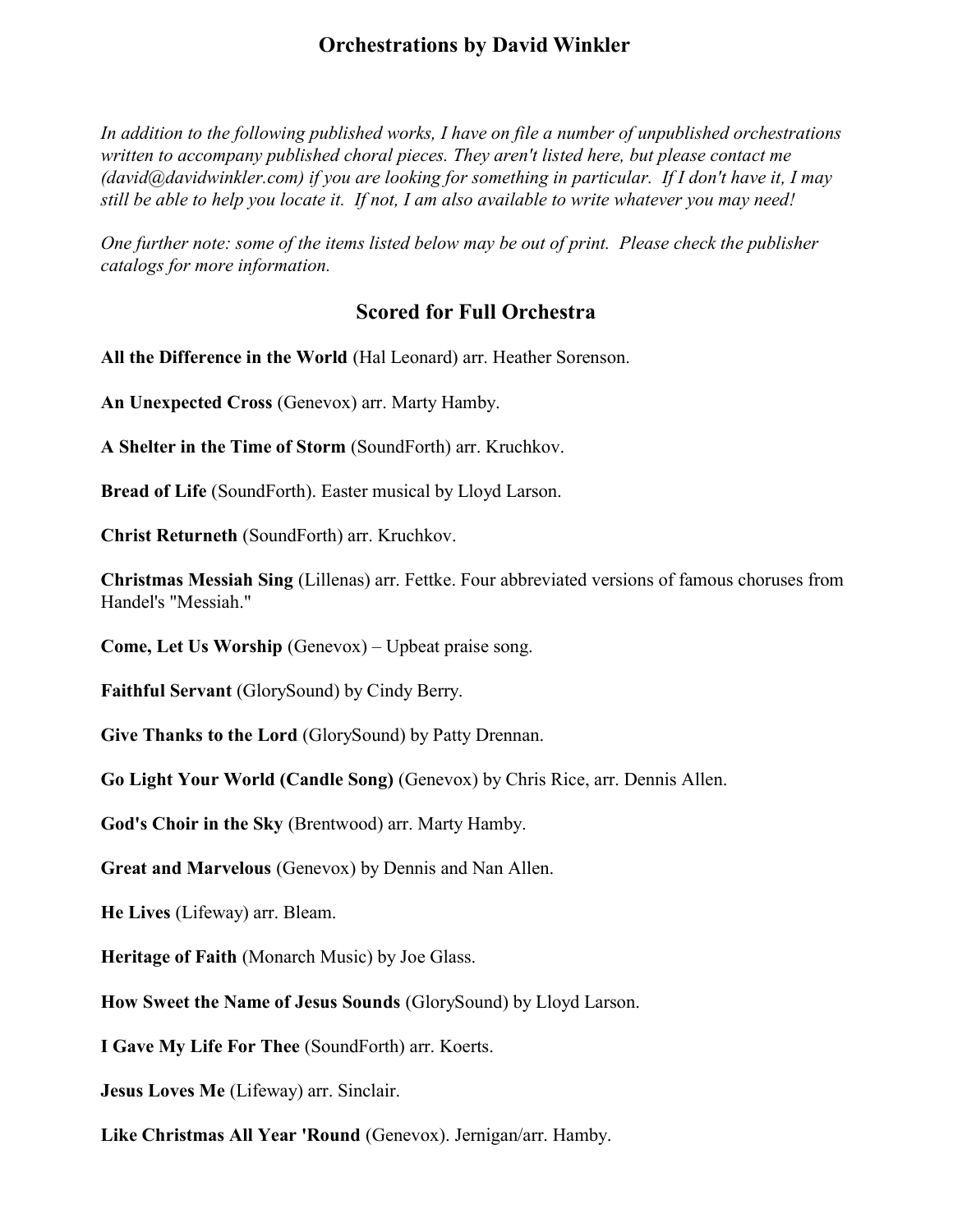O Come and Sing Unto the Lord (Lorenz) by Lloyd Larson.

O For a Thousand Tongues to Sing (Gaither) by Binion/arr. Rouse.

One Day (SoundForth) arr. Coleman.

On My Knees (Genevox). As sung by Jaci Velasquez, arr. by Gary Rhodes. From the "Experiencing God" musical.

Only a Sinner (SoundForth) arr. Keuhmann.

Only by Grace (Brentwood/Benson) arr. Hamby. Five selections in this collection.

Over and Over, Amen (Genevox) arr. Hamby.

Restoration (GlorySound) by Heather Sorenson. Based on the Chesnokov "Salvation Is Created."

See What a Morning (Brentwood-Benson) arr. Marty Hamby.

Singing I Go (SoundForth) arr. Ledgerwood.

Psalm 23 (Surely Goodness, Surely Mercy) (Lifeway) arr. Adams.

The Majesty and Glory of Your Name (Word #3010111258) by Johnson & Fettke. Recorded on "Choral Classics." There are several orchestrations available to this – use the order number above to receive mine.

The Solid Rock (SoundForth) arr. Achterburg.

The Sound of Almighty God (Genevox) arr. Allen.

We've Been Blessed (Hal Leonard) by Keith Wilkerson.

We Have an Anchor (Genevox) arr. Hamby.

Who Can Satisfy (Genevox). Jernigan/arr. Gary Rhodes. From "Expression of Worship" collection.

You Are There (Shawnee) by Heather Sorenson.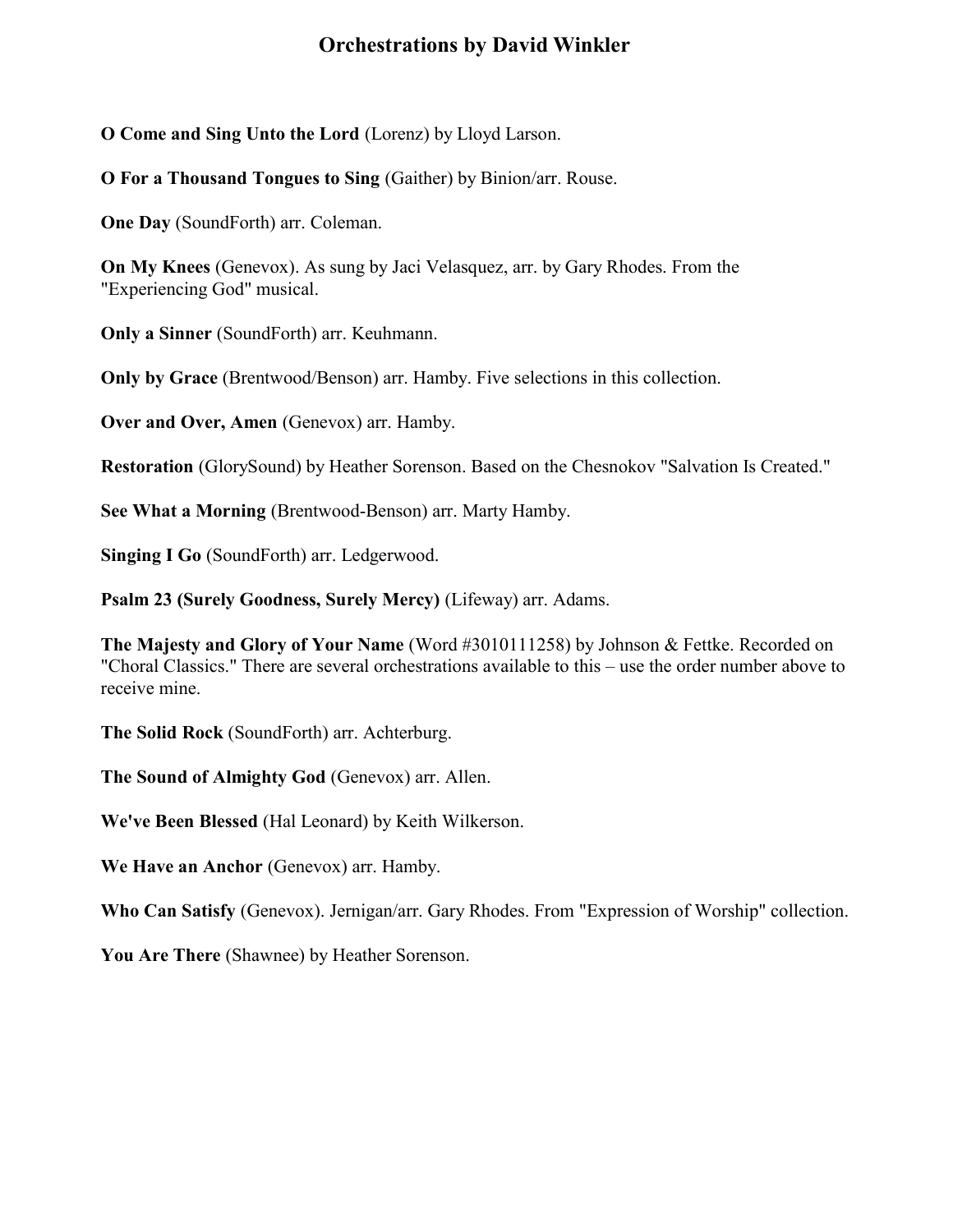#### Scored for Brass and Percussion

- A Creation Proclamation (GlorySound) by Joseph Martin.
- A Joyful Psalm (GlorySound) by Joseph Martin.

A Prayer for Our Time (GlorySound) by Joseph Martin. Written in response to the events of 9/11.

A Psalm of Praise (Beckenhorst) by Benjamin Harlan.

A Mighty Fortress is Our God (GlorySound) arr. Benjamin Harlan.

America/The New Colossus (Shawnee Press) arr. by Tom Fettke and Thomas Grassi.

And Can It Be? (GlorySound) arr. Benjamin Harlan.

Fanfare of Praise (GlorySound) by Joseph Martin.

A Resurrection Proclamation (GlorySound) by Joseph Martin.

Go Ye Into All the World (GlorySound) by Benjamin Harlan.

God of Grace and God of Glory (GlorySound) arr. Don Schlosser.

He is the Light of the World (GlorySound) by Benjamin Harlan.

Heritage of Faith (GlorySound) by Angerman & Martin.

I Sing the Mighty Power of God (GlorySound) by Benjamin Harlan.

I Will Exalt You (GlorySound) by Cindy Berry.

I Will Lift My Eyes (GlorySound) by Douglas Nolan.

I Will Rejoice (GlorySound) by Benjamin Harlan.

Invitation to Praise (GlorySound) by Joseph Martin.

Is This Not the Day For Singing (GlorySound) by Jon Paige.

Let All Creation Praise (GlorySound) by Cindy Berry.

Now Thank We All Our God (Alfred) by Benjamin Harlan.

Praise Psalm (Brookfield Press/Hal Leonard) by B. Harlan.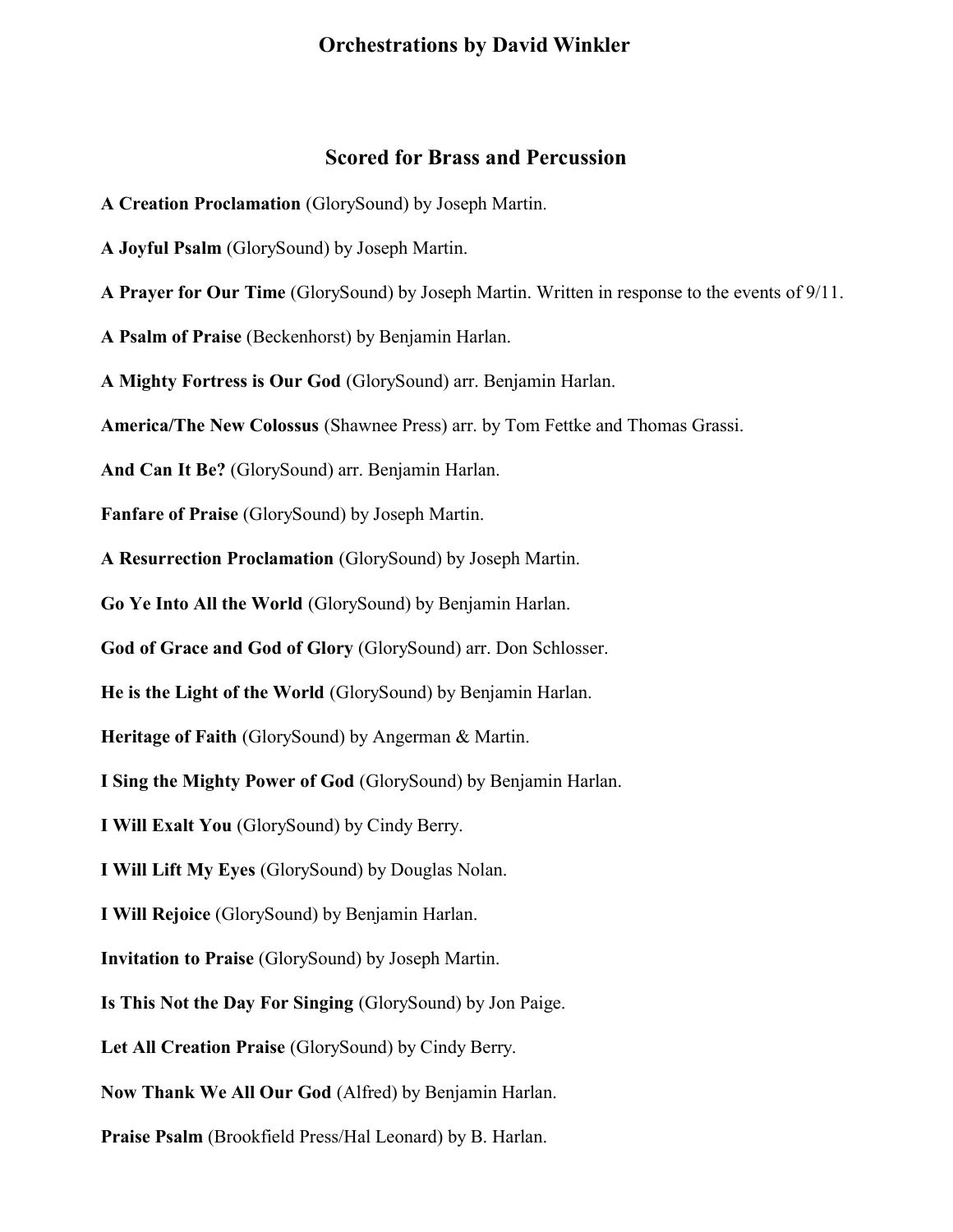Praise Ye the Lord (Beckenhorst) by Benjamin Harlan.

Resurrection Glory (Harold Flammer) Easter hymn medley arr. by Tom Fettke.

Shout to God (GlorySound) by Joseph Martin.

Sing to the Lord (GlorySound) by Robert Sterling, arr. by Mary McDonald.

We Are Surrounded (GlorySound) by Joseph Martin.

You Shall Go Out in Joy (Shawnee) by Michael Barrett.

### Scored for Various Instruments

A Chosen People (GlorySound) by Cindy Berry. Small instrumental ensemble.

Advent Hymn (Hal Leonard) by Christy Nockels, arr. by Joseph Martin. Rhythm section with strings and percussion.

Arise and Bless the Lord (GlorySound) by Jon Paige. Woodwind ensemble.

Christ Is Risen, He Is Risen Indeed (Daybreak) by Keith Getty, arr. by James Koerts. Celtic feel, scored for Penny Whistle (opt. Flute), Violin, and Rhythm.

Come Behold the Wondrous Mystery (Shawnee) arr. by James Koerts. Rhythm section with violin.

Crown the King with Praise (GlorySound) by Douglas Nolan. 2 clarinets (opt. oboe), bass clarinet, (bassoon or cello), percussion.

Great Are the Works of the Lord (GlorySound) by Williams & Martin. Woodwind ensemble.

I Need Thee Every Hour (Daybreak) arr. Vicki Tucker Courtney. Woodwinds, strings, and percussion.

In Christ Alone / Acoustic Praise for the Growing Choir (Shawnee) Collection of nine songs by Keith Getty, arranged for SAB by various arrangers. "Celtic" instrumentation varies from song to song, includes flute, oboe, strings, and percussion.

Jesus Loves You, Little One (Lorenz) by Pepper Choplin. Flute, clarinet, digital keyboard.

Morning of Promise (Veni Emmanuel) (Hal Leonard) by Joseph Martin. Scored for string quartet, penny whistle, percussion.